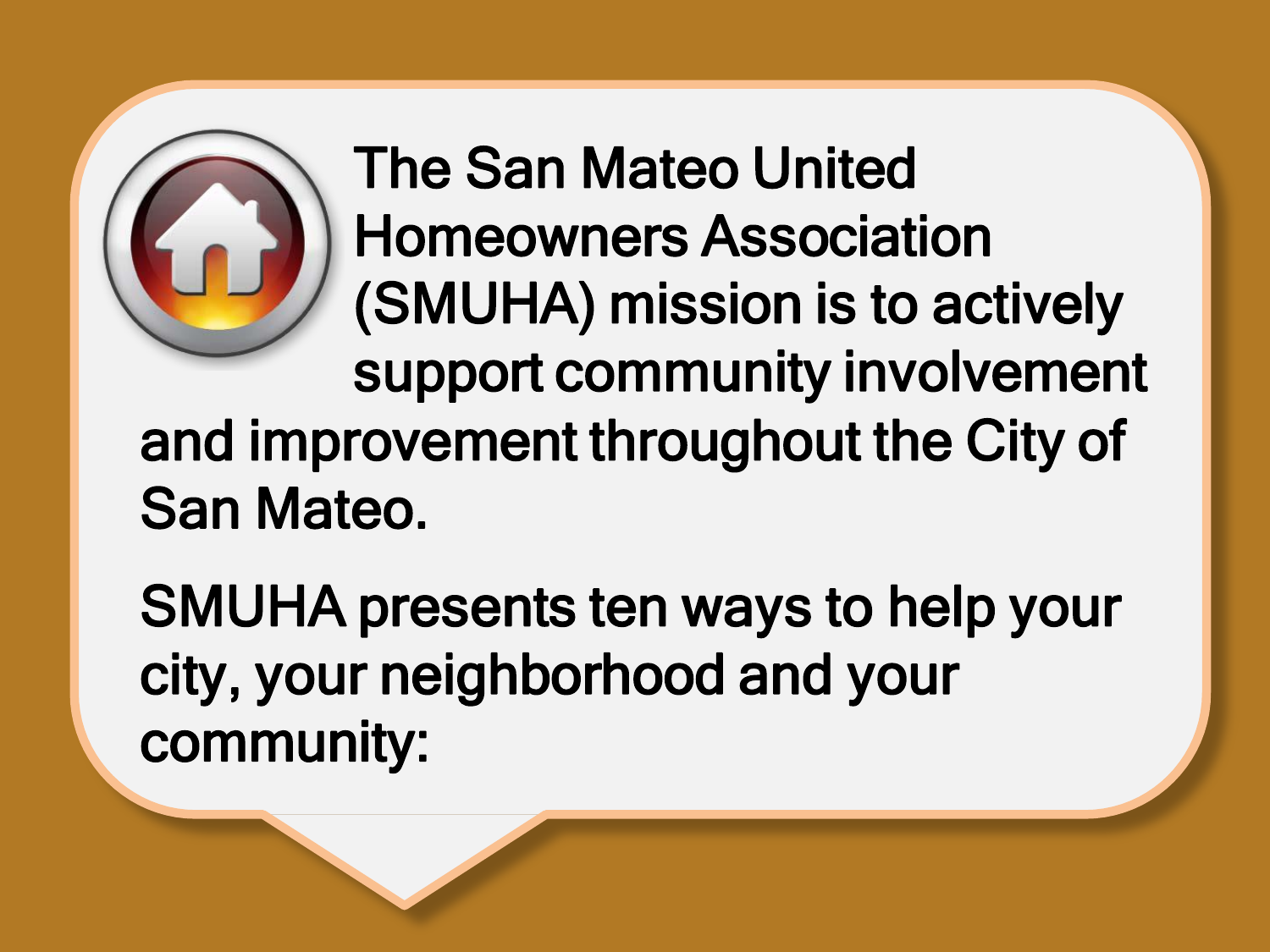Adopt the storm drain in front of your house and keep it free of debris summer or winter. Pride in our community is contagious.



Sweep your sidewalks fertilize your lawn and plant some flowers.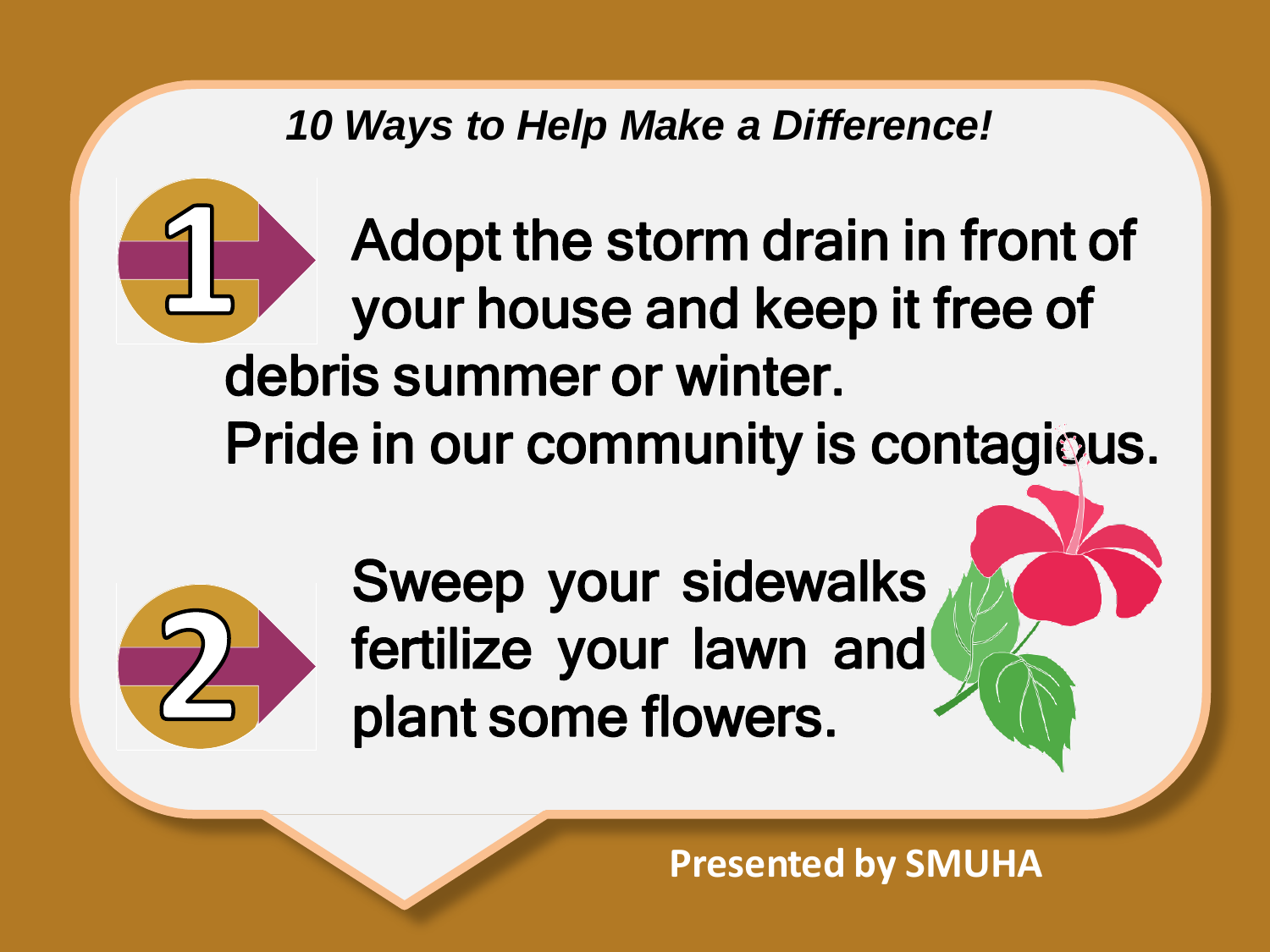



Neighborhood Watch strengthens neighborhood spirit and unity while helping to develop partnerships between the City and the community on the "block-level". Bring Neighborhood Watch to your block. Get started today! Call 650-522-7791 or visit the City website

## **[www.cityofsanmateo.org/neighborhoodwatch](http://www.cityofsanmateo.org/neighborhoodwatch)**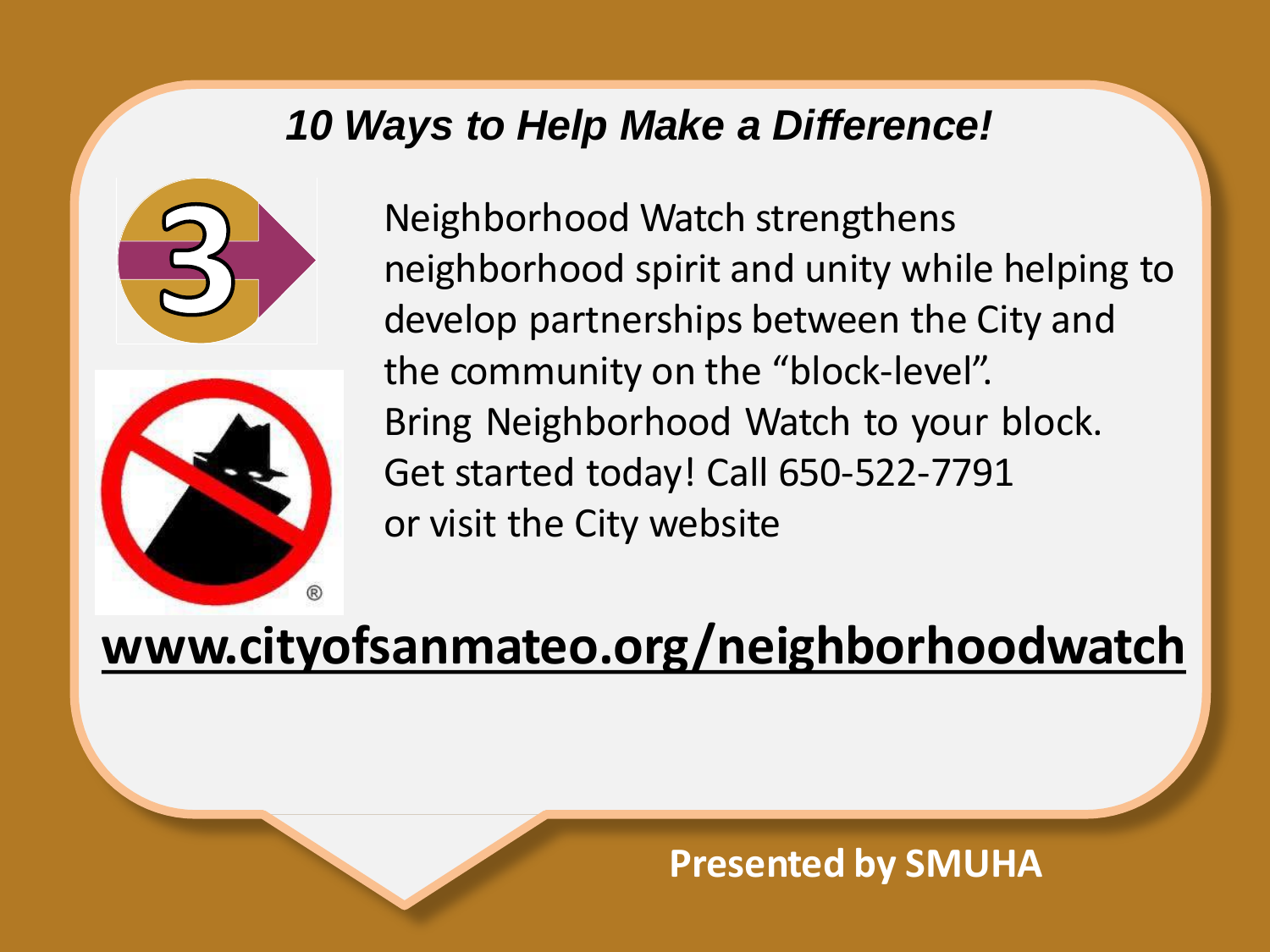

National Night Out is on the first Tuesday in August. Plan a get together with your neighbors to build community spirit and raise crime prevention awareness. Call 650-522-7791.

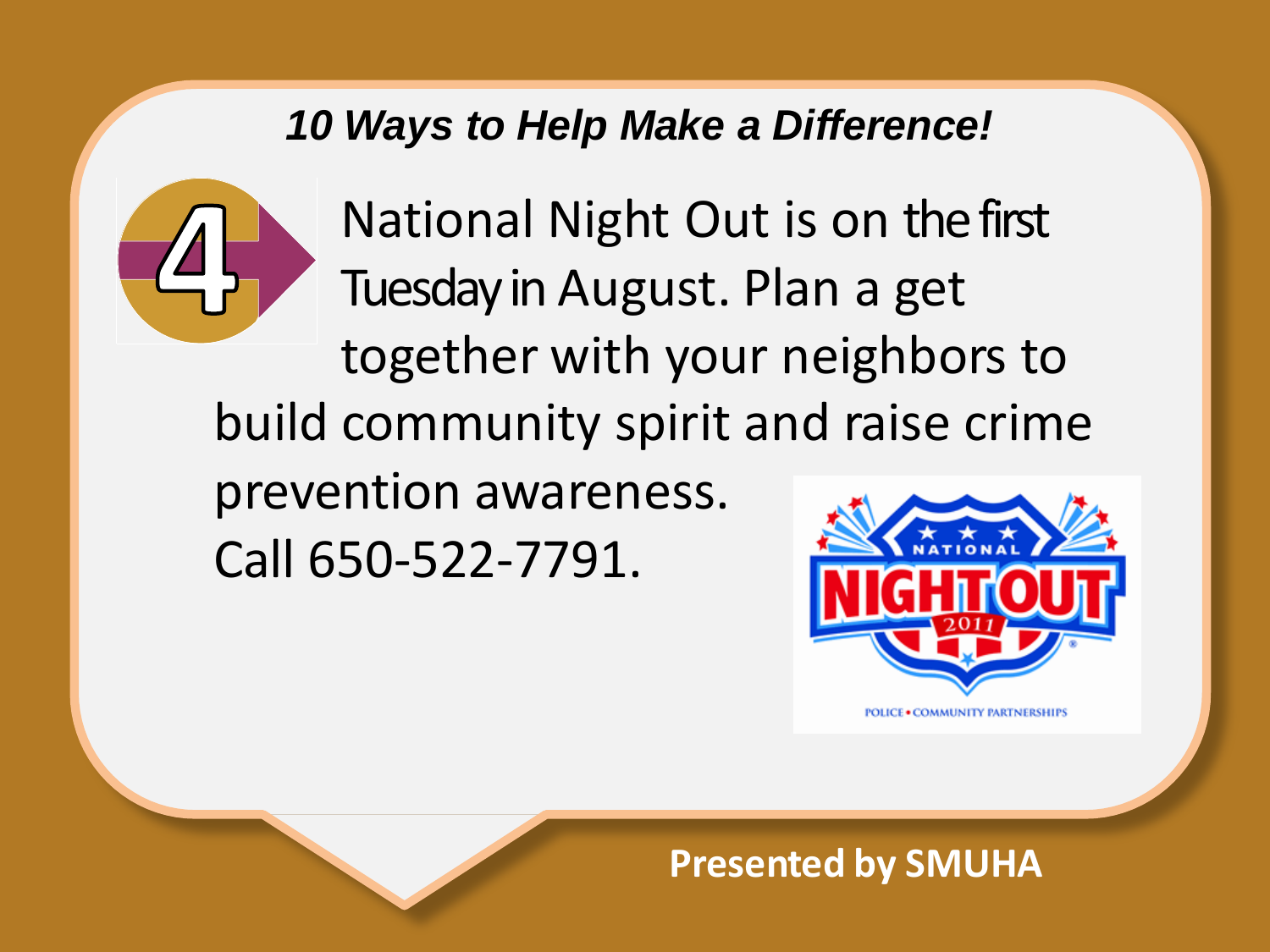*10 Ways to Help Make a Difference!* Are you ready for the big one? Attend a Get Ready Class.

In 2 hours you learn to prepare yourself, family, home and Workplace for a major disaster. Call today to signup 650-522-7963, [Prepare@smcfire.org](mailto:Prepare@smcfire.org) or visit the Cert website at [www.smcfire.org](http://www.smcfire.org/)

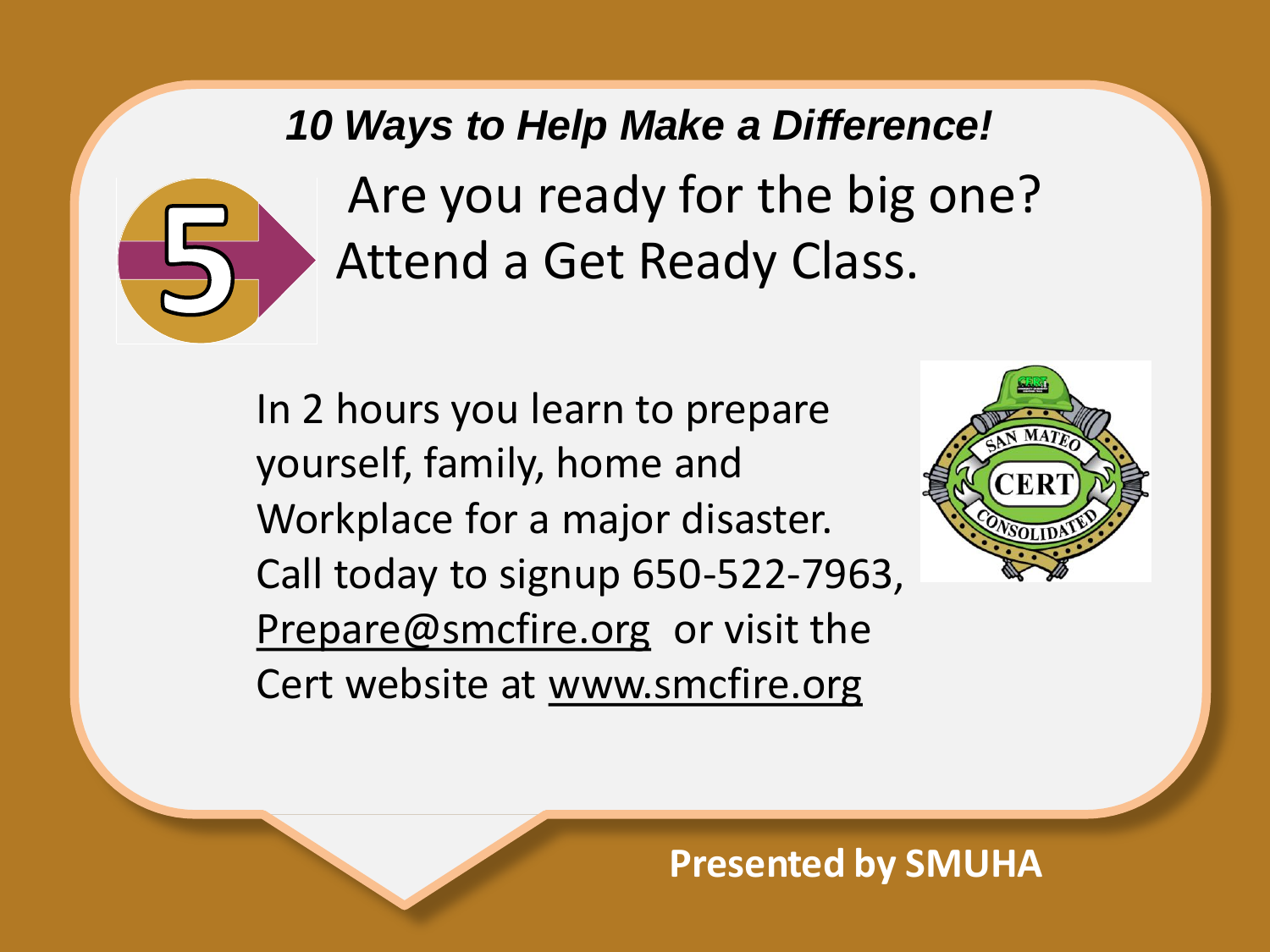*10 Ways to Help Make a Difference!* Contact the San Mateo Police Activities League (PAL) to support the youth in our community at **[www.sanmateopal.org.](http://www.sanmateopal.org/)**

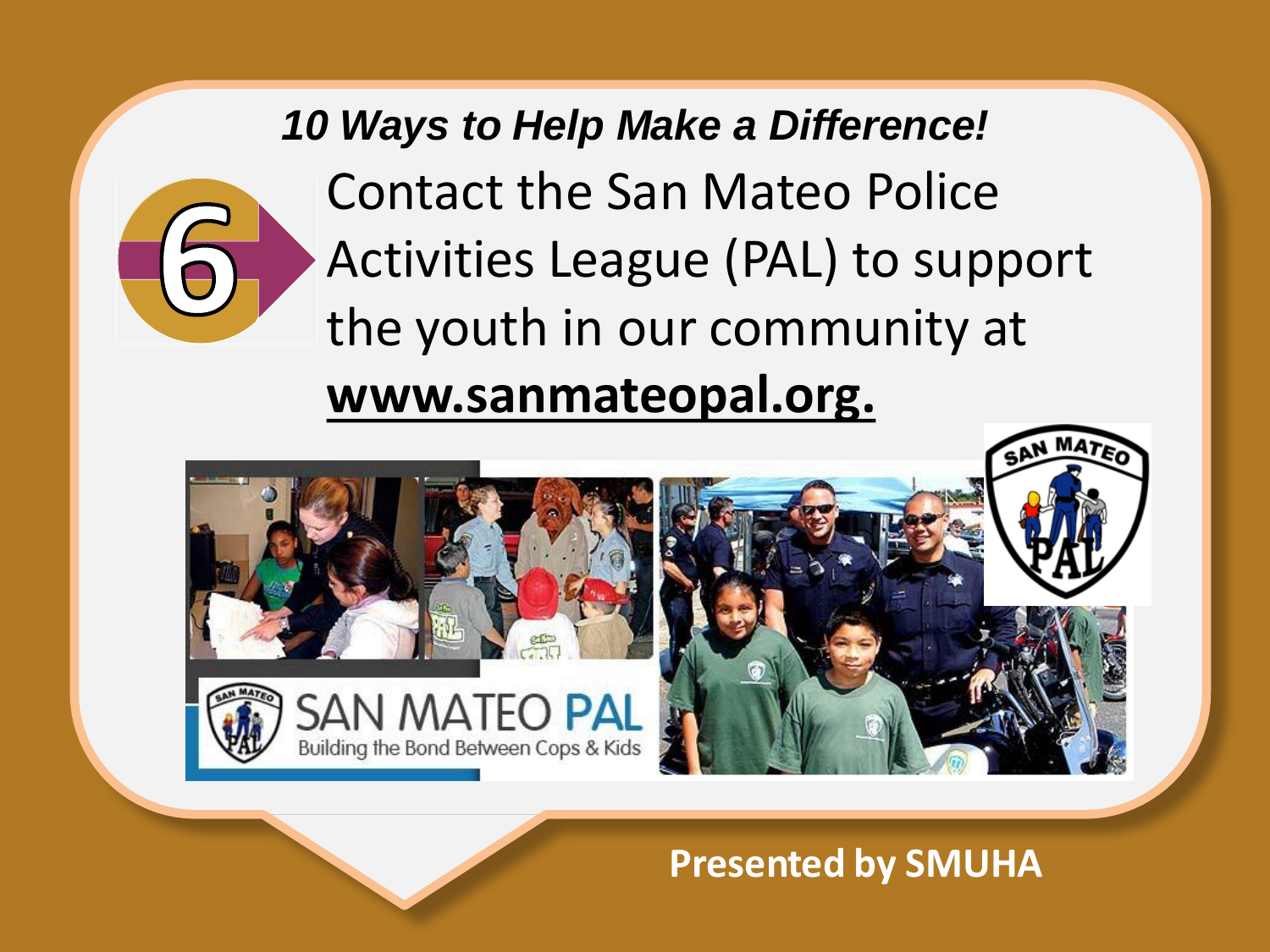



Annual Bayfront Cleanup is held on the 3rd Saturday in September starting at 8:00am at Ryder Park located on East 3<sup>rd</sup> Ave. Last year over 800+ volunteers participated, picking up over 24 cubic yards of trash & debris and nearly 200 pounds of bottles & cans. Help us exceed these numbers this year. A Thank You BBQ for all volunteers at noon. Call 650-522-7346 for questions.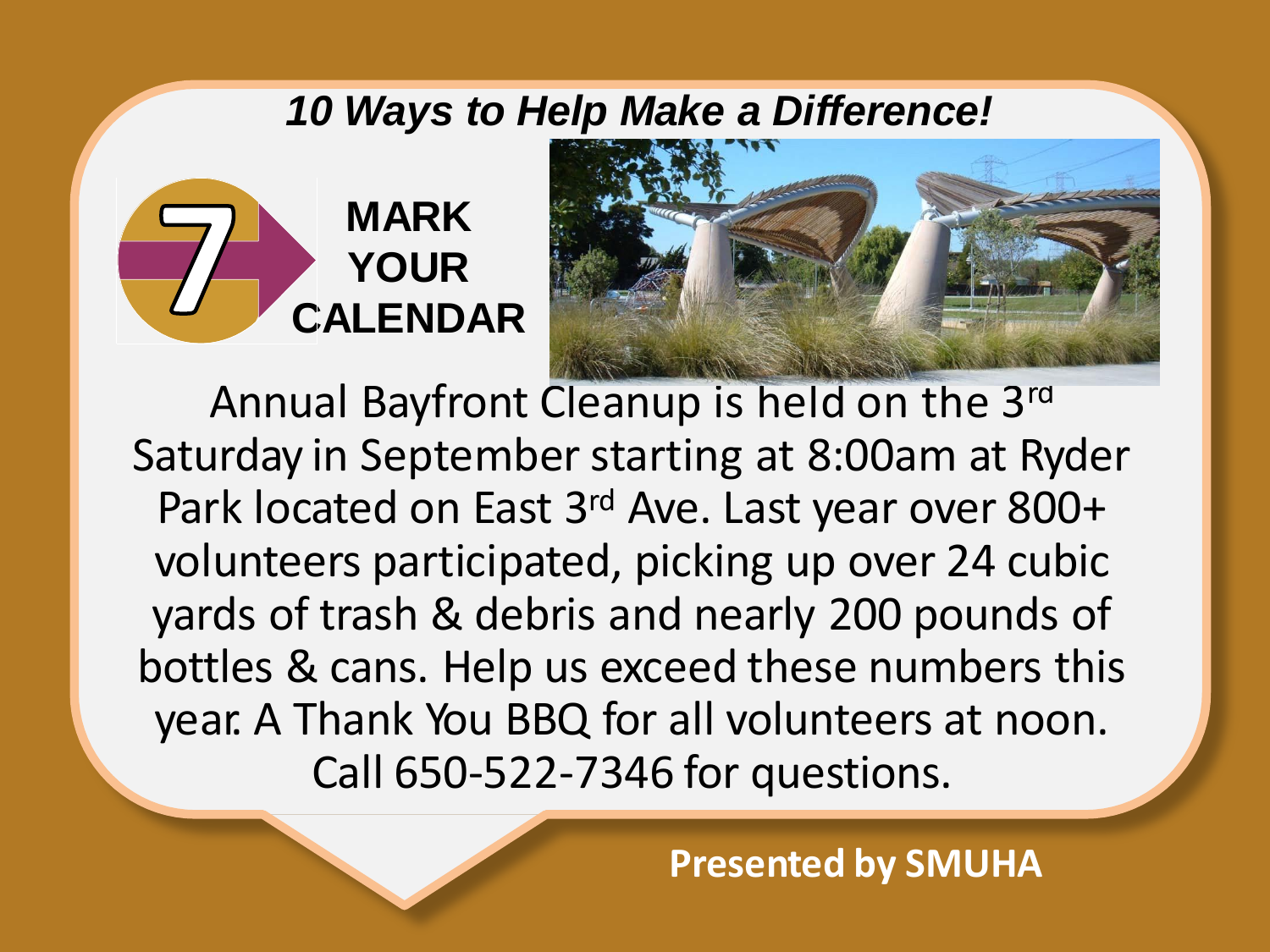

Volunteering in our community is a great way to share your skills and talents. Visit [www.cityofsanmateo.org/volunteer](http://www.cityofsanmateo.org/) and watch for new opportunities coming soon.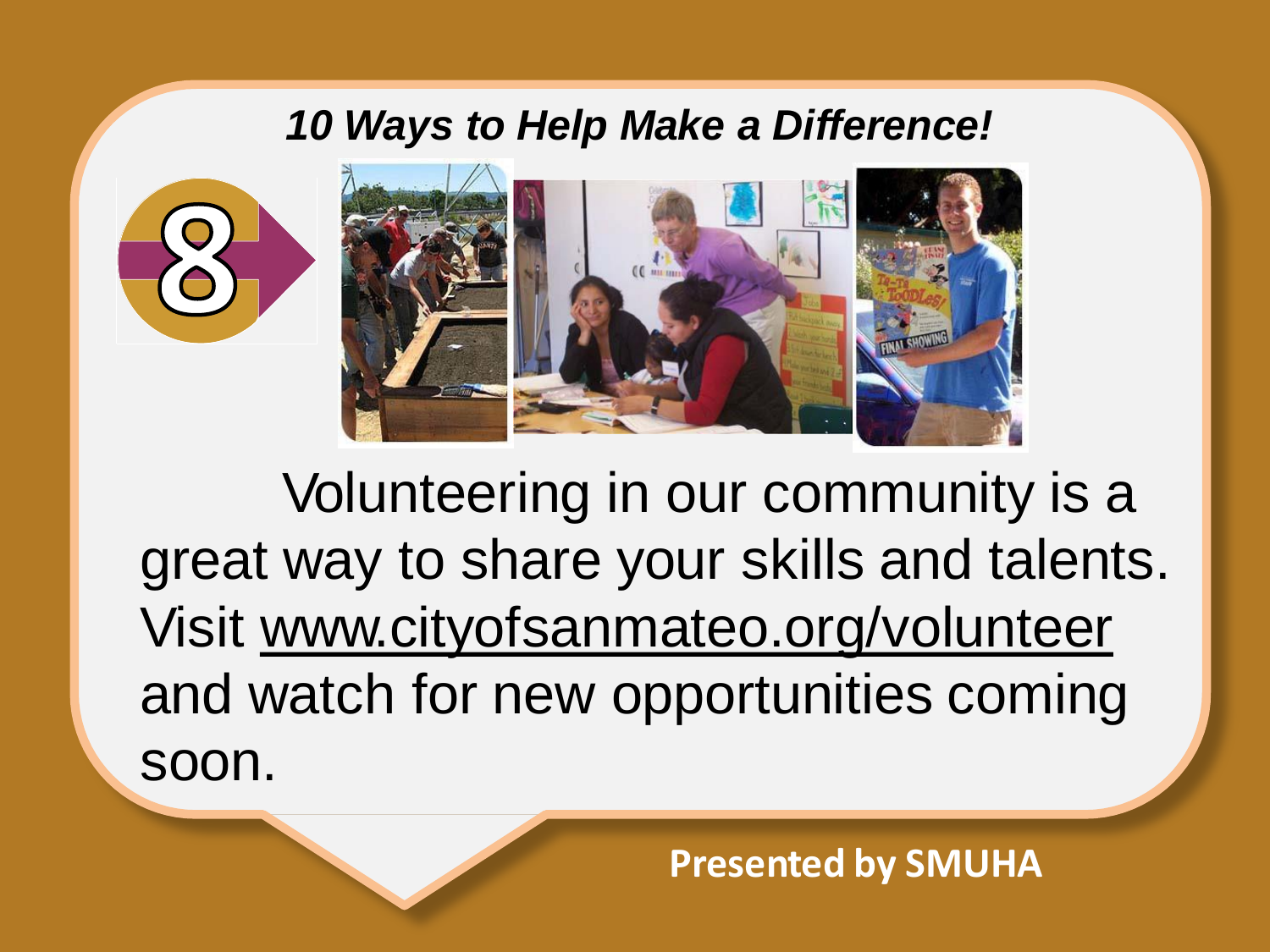

Join your local neighborhood/ homeowner association.

Already a member? Contact your board members and ask how you can help. Visit **[www.cityofsanmateo.org/hoa](http://www.cityofsanmateo.org/hoa)** for a map of San Mateo

Homeowners Associations.